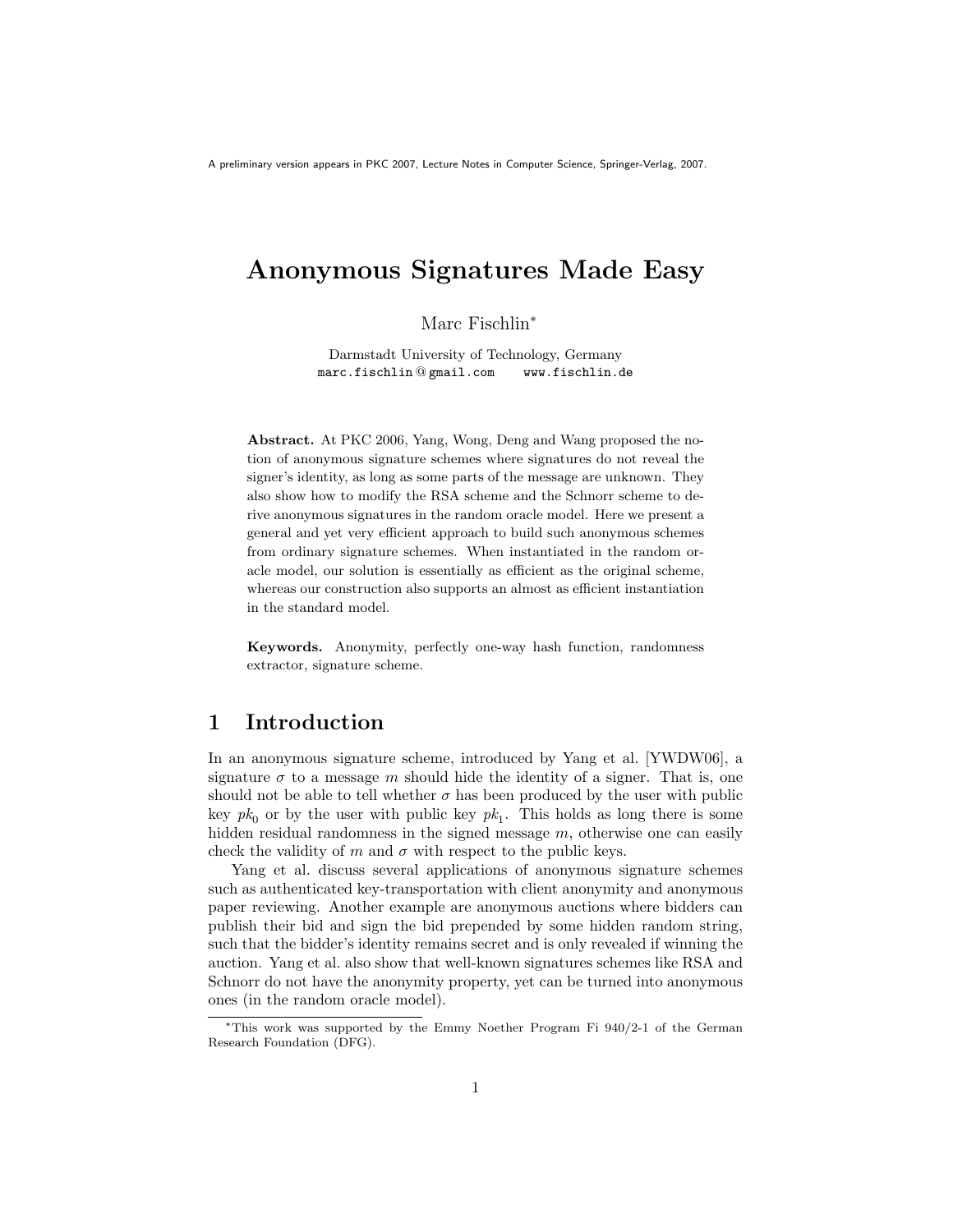Our Results. Here we give a very simple and yet general construction method for anonymous signatures from arbitrary signature schemes. Depending on the instantiation of the underlying tools in our transformation we either get an anonymous scheme in the random oracle model, which is essentially as efficient as the original signature scheme, or we get a solution in the standard model with a marginal loss in efficiency only (assuming the existence of regular collision $intractable hash functions<sup>1</sup>$ ).

For the underlying idea suppose for the moment that we have an unforgeable but identity-revealing signature scheme producing signatures  $\sigma$  of length  $\ell$ . Assume further that the unknown message m is distributed uniformly over  $\ell$ -bit strings. If we now define a modified signature scheme where we let  $\sigma' = \sigma \oplus m$ , then the new scheme would clearly retain unforgeability. At the same time, signatures should still look random to an attacker who is oblivious about  $m$ and should thus provide anonymity. The fallacy in this argument —in addition to the overly optimistic assumption about completely random and unknown messages— is that the original signature value  $\sigma$  itself depends on m and thus  $\sigma'$  may not be uniformly distributed anymore.

The solution for the problem with arbitrary message distributions is to use randomness extractors [NZ96, NTS99, Sha02]. Such extractors gather a sufficient amount of "smooth" randomness  $Ext(m)$  from an input m, as long as the input distribution has some intrinsic entropy. That is, if sufficiently large parts of the message are unknown to an attacker, the extracted value  $Ext(m)$ still looks like a uniformly distributed variable.<sup>2</sup> Hence, instead of using the message m to mask the signature we now add the value  $Ext(m)$ .

For the second problem, dependencies between the signature of the message and the extracted randomness, we will introduce special randomness extractors whose output  $Ext(m)$  looks random, even if one sees an additional (possibly randomized) hash value  $H(m)$  of the message m. Given such a "good" hash function and extractor combination we can compute the signature  $\sigma$  for the hash value  $H(m)$ , and then mask this signature with the extracted value  $Ext(m)$ of the original message:

$$
Sig'(sk, m) = Sig(sk, H(m)) \oplus Ext(m).
$$

We note that, if the hash function or the extractor are randomized, then the signature will also include the (public) randomness used to evaluate the functions. It is also worth noticing that signatures constructed as above actually achieve the stronger notion of being pseudorandom, and that this even holds if an attacker knows the secret signing key.

Instantiations. It remains to specify how to build a "good" hash function and randomness extractor pair. In the random oracle model this is very easy.

 $1<sup>1</sup>A$  function is regular if any image has the same number of pre-images.

<sup>&</sup>lt;sup>2</sup>In the literature randomness extractors are typically defined to produce an output that is statistically close to the uniform distribution. Here we merely need the relaxation to computational indistinguishability where the output appears to be random for efficient observers. We will use this algorithmic relaxation throughout the paper.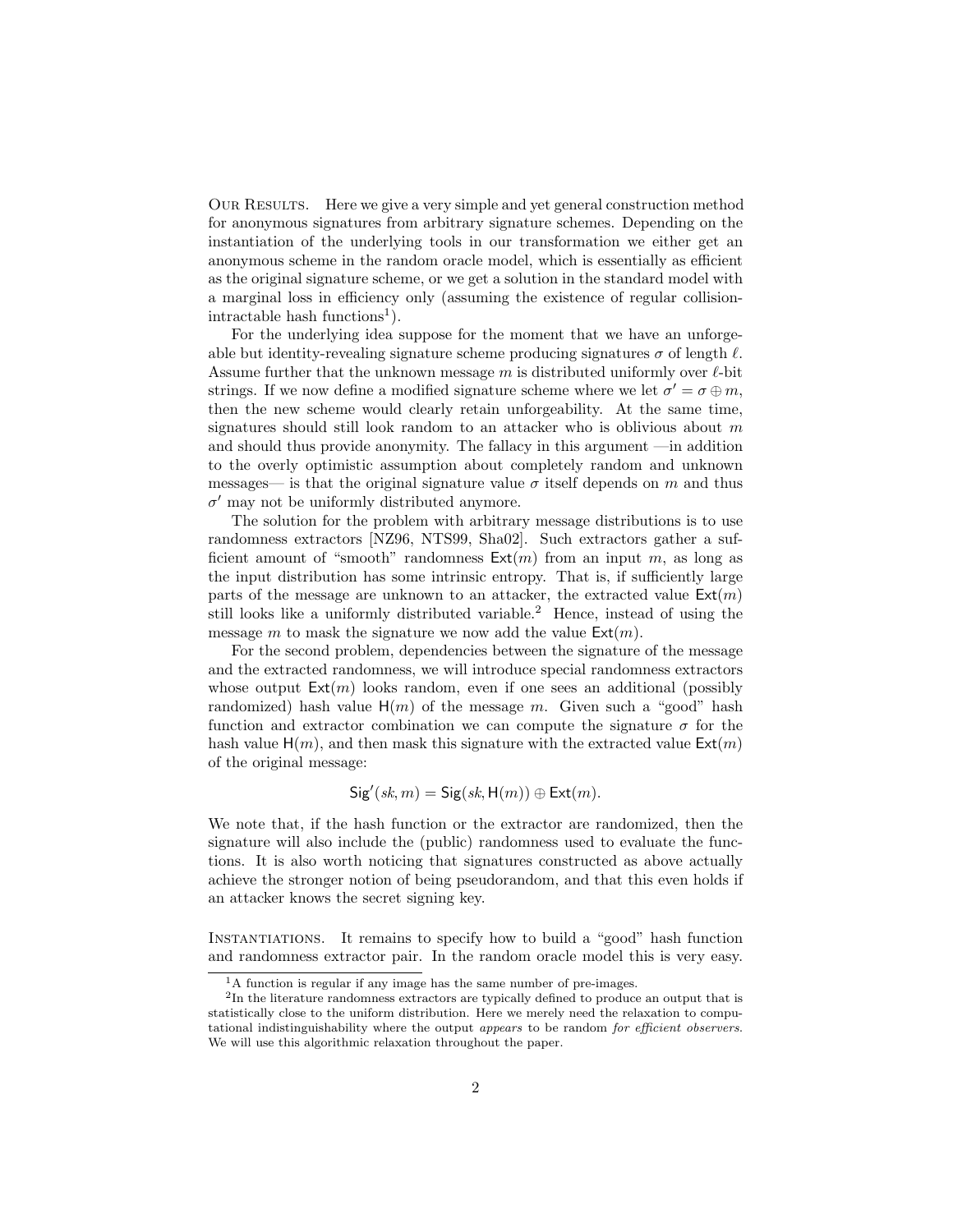Namely, for a random function H simply define the hash function to be  $H(0, \cdot)$ and the randomness extractor to be  $H(1, \cdot)$ , such that both functions essentially yield independent outputs  $H(m) = H(0, m)$  and  $Ext(m) = H(1, m)$  for nontrivially distributed messages  $m$ . Note that with this instantiation the derived signature scheme is basically as efficient as the original scheme.

To get a solution in the standard model we deploy so-called perfectly oneway hash functions [Can97, CMR98] where it is infeasible to distinguish between randomized hash values  $(H(x; r), H(x; r'))$  of the same pre-image x, and hashes  $(H(x; r), H(x'; r'))$  of independent pre-images x, x'. Take the first part of such a pair  $(H(m, r), H(m, r'))$  for our message m as the hash input to the signature scheme, and the second part of the pair to be the output of our extractor (appropriately modified to yield pseudorandom outputs). Then the values appear to come from independent inputs  $m$  and  $m'$  and we get the desired computational independence of the two parts.

Very efficient instantiations of perfectly one-way hash function can de derived, for example, from regular collision-intractable hash functions, together with universal hash functions [CMR98]. Namely, the randomized hash evaluation  $H(m)$  is described by picking an almost universal hash permutation  $\pi$  as public randomness and outputting  $h(\pi(m))$  for a regular collision-intractable hash function h. According to our approach this hash function also defines the basic steps of our extractor, except that we have to produce a pseudorandom output. This additional property can be accomplished, for instance, by applying another almost universal hash function  $\rho$  to the  $h(\pi(m))$  portion and by stretching the outcome with a pseudorandom generator  $G$ , i.e., the extractor's output for public randomness π, ρ equals  $\text{Ext}(m) = G(\rho(h(\pi(m))))$ .

We remark that the informal discussion above hides some technical nuisances. For instance, if we use the suggested instantiation through the perfectly one-way hash functions, then the fact that we apply universal hash functions twice and stretch the final output with a pseudorandom generator, only yields a provably secure solution if we start with enough hidden entropy in the message. This entropy bound exceeds the one for the random-oracle based solution, but still appears to be within reasonable bounds for most applications.

Relationship to Ring Signatures. Ring signatures [RST01] allow each user from an "ad-hoc" group, the ring, to sign a message such that the signer's identity remains secret, yet everyone can verify that the message has been signed by someone in the ring. In this sense, anonymous signatures are an attenuation of ring signatures, because for anonymous schemes the signer's identity only remains undisclosed as long as the parts of the message are unknown. In fact, this weaker requirement allows us to give a simple and yet general construction of anonymous signatures, whereas ring signatures typically depend on specific assumptions (e.g. [RST01, DKNS04]) or are rather feasibility constructions as in [BKM06]. One advantage of anonymous signatures over ring signature schemes is that anonymity is not bound to a certain group.

Our approach shows that there are anonymous signature schemes which are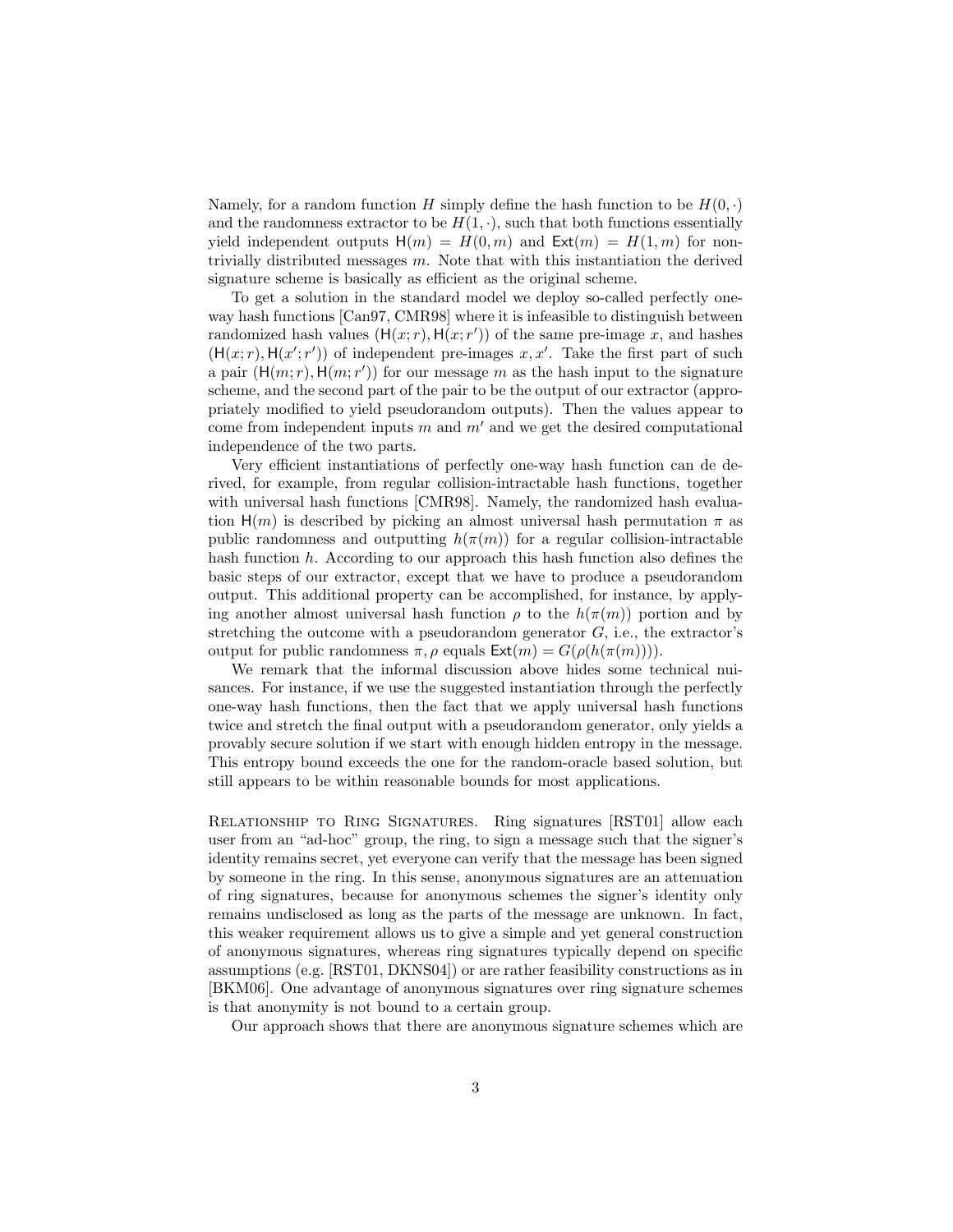not ring signatures. Given the complete message  $m$  one can easily "peel off" the mask  $Ext(m)$  in our construction and figure out the signer's identity by checking the validity with respect to the keys. It remains an interesting open problem if there is a general and efficient transformation from anonymous signatures to ring signatures (by that we refer to a transformation which does not involve general non-interactive zero-knowledge proofs as in [BKM06]).

Organization. In Section 2 we introduce the notions of unforgeability and anonymity of signature schemes. In Section 3 we present the construction of the hash function and extractor pairs. In Section 4 we prove our derived anonymous signature scheme to be secure.

### 2 Preliminaries

For an algorithm A we write  $x \leftarrow A(y)$  for a (possibly random) output x of A for input y. Likewise,  $x \leftarrow X$  for a set X denotes a uniformly chosen element x from X, and with  $x \leftarrow \mathcal{X}(y)$  we refer to x sampled according to distribution X (parameterized by input  $y$ ). To make the random coins in probabilistic processes more specific we sometimes write  $x \leftarrow A(y; \omega)$  for the output of algorithm A on input  $y$  for random coins  $\omega$ . We say that an algorithm or a distribution is efficient if it runs in polynomial time in its input length (and, unless stated differently, we assume that efficient algorithms are probabilistic).

SIGNATURE SCHEMES. A signature scheme  $S = (SKGen, Sig, SVf)$  consists of efficient algorithms such that SKGen on input  $1^n$  generates a key pair  $(sk, pk) \leftarrow$ SKGen(1<sup>n</sup>), algorithm Sig for input sk and a message  $m \in \{0,1\}^*$  outputs a signature  $\sigma \leftarrow \text{Sig}(sk, m)$ , and algorithm SVf for input pk, m and  $\sigma$  returns a decision bit  $d \leftarrow \mathsf{SVf}(pk, m, \sigma)$ . Furthermore, for all security parameters  $n \in \mathbb{N}$ , all keys  $(sk, pk) \leftarrow \mathsf{SKGen}(1^n)$ , all messages  $m \in \{0, 1\}^*$  and all signatures  $\sigma \leftarrow$  Sig(sk, m) it holds SVf(pk, m,  $\sigma$ ) = 1.

A signature scheme  $S$  is existentially unforgeable under adaptively chosen*message attacks* (or, for short, *unforgeable*) if for any efficient algorithm  $A$  the probability for  $(sk, pk) \leftarrow \mathsf{SKGen}(1^n)$  and  $(m^*, \sigma^*) \leftarrow \mathcal{A}^{\mathsf{Sig}(sk, \cdot)}(pk)$  such that  $\mathsf{SVf}(pk, m^*, \sigma^*) = 1$  and  $m^*$  is not among the queries to oracle  $\mathsf{Sig}(sk, \cdot)$ , is negligible (as a function of n). We say that S is *strongly unforgeable* if we relax the requirement on the adversarial output  $(m^*, \sigma^*)$ , such that  $SVf(pk, m^*, \sigma^*) = 1$ and  $m^*$  has never been answered with  $\sigma^*$  by oracle  $\textsf{Sig}(sk, \cdot)$ , i.e., the message  $m^*$ may have been signed by  $\mathsf{Sig}(sk, \cdot)$  previously but then the adversarial signature  $\sigma^*$  must be new.

ANONYMOUS SIGNATURES. For anonymity we adopt the strongest notion given by Yang et al. [YWDW06], called anonymity under chosen-message attacks. This notion basically says that no efficient algorithm  $\mathcal D$  should be able to distinguish whether a message m (generated secretly according to a distribution  $\mathcal{M}$ ) has been signed with secret key sk<sub>0</sub> or sk<sub>1</sub>. This should even hold if D gets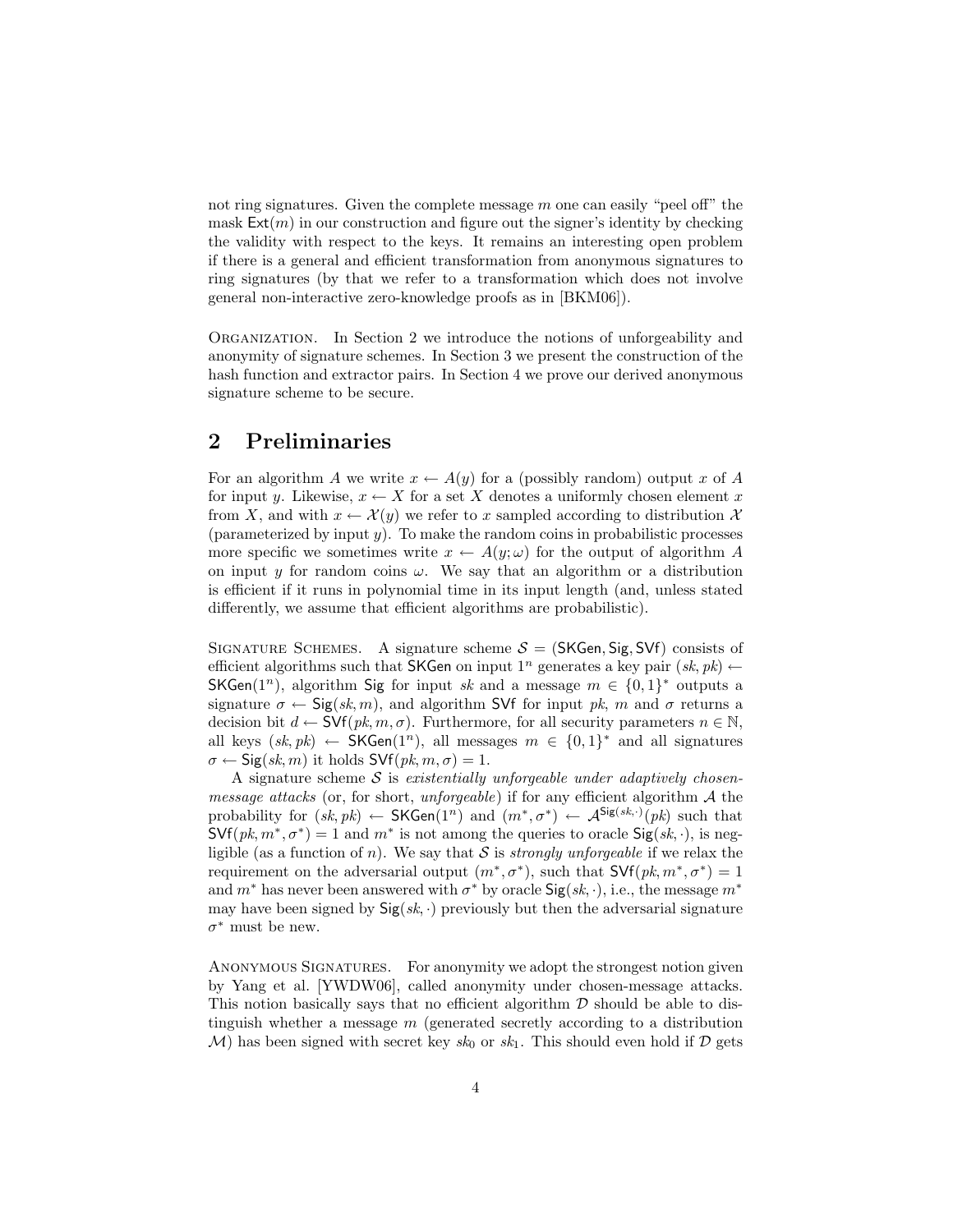to learn other signatures for chosen messages. See [YWDW06] for a discussion of this notion.

In comparison to the original definition we consider here the most simple case of two users and public keys, respectively, among which  $D$  must distinguish (instead of polynomially many users). Security for the case of two users implies anonymity for polynomially many users, because the two "target keys" can always be guessed among the polynomially many keys (with sufficiently large probability).

In addition, as for ring signatures [BKM06] we also consider the notion of anonymity with respect to full key exposure where the signer's identity cannot be determined even if one knows the signing keys of the two users. This guarantees anonymity even if the adversary corrupts the users and gets to know the secret key.

**Definition 2.1** A signature scheme S is called signer anonymous under adaptive chosen-message attacks (or simply anonymous) with respect to distribution M if for any efficient algorithm  $\overline{\mathcal{D}}$  the random variables  $\overline{\textbf{Exp}}_{\mathcal{S},\mathcal{M},\mathcal{D}}^{anon,b}(n)$  for  $b = 0, 1$  are computationally indistinguishable:

> Experiment  $\pmb{Exp}_{\mathcal{S},\mathcal{M},\mathcal{D}}^{anon,b}(n)$ :  $let (sk_0, pk_0) \leftarrow \mathsf{SKGen}(1^n) \text{ and } (sk_1, pk_1) \leftarrow \mathsf{SKGen}(1^n)$ sample  $m \leftarrow \mathcal{M}(pk_b)$  and compute  $\sigma \leftarrow \text{Sig}(sk_b, m)$ let  $d \leftarrow \mathcal{D}^{\mathsf{Sig}(sk_0,\cdot),\mathsf{Sig}(sk_1,\cdot)}(pk_0, pk_1, \sigma)$ output d

The scheme is called anonymous with respect to full key exposure if the random variables are still computationally indistinguishable, even if D gets the secret keys  $sk_0, sk_1$  as additional input.

The definition above considers anonymity with respect to designated distributions  $M$ , i.e., the signature scheme itself may depend on the distribution in question. Such schemes may be sufficient in some settings, but it often seems be desirable to have schemes which are anonymous with respect to any distributions from a larger class  $\mathcal{C}_{\mathcal{M}}$ , e.g., including all efficient distributions with non-trivial entropy. The definition extends straightforwardly to this case by demanding anonymity with respect to any distribution  $\mathcal M$  from  $\mathcal C_{\mathcal M}$ . For the constructions we mostly focus on the case of designated distributions and briefly discuss how our solutions extend to classes of distributions.

## 3 Constructing Hash-and-Extractor Combinations

Recall from the introduction that our goal is to design a (probabilistic) randomness extractor whose output still looks random, even if one sees an additional hash value of the extractor's input. We first recall the two required primitives, hash functions and randomness extractors. Both algorithms will be randomized in the sense that they get an auxiliary random input and compute the output from the input and this random string, and the random string becomes part of the output (public randomness).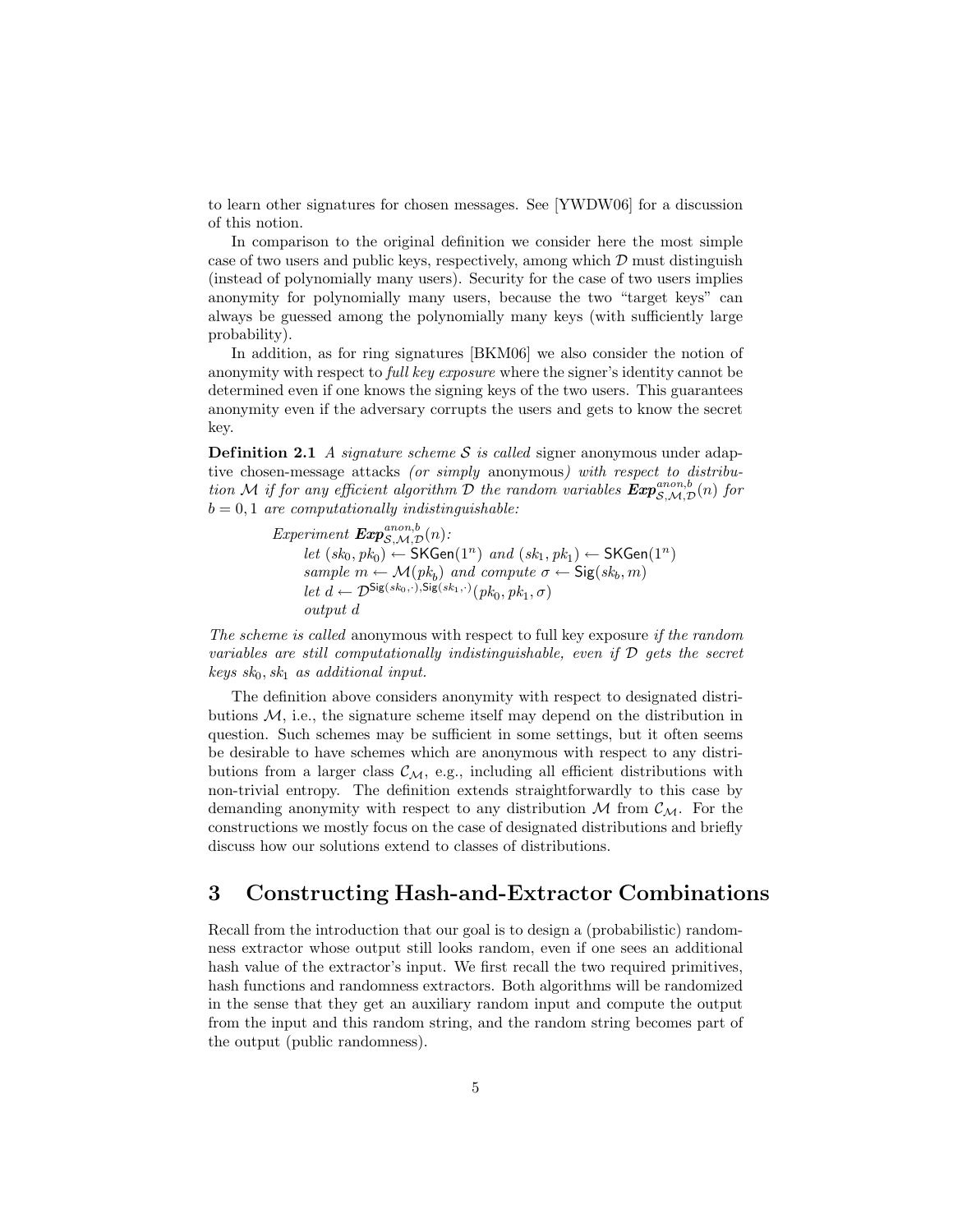HASH FUNCTIONS AND EXTRACTORS. A (probabilistic) hash function  $\mathcal{H} =$ (HKGen, H) consists of efficient algorithms such that HKGen on input  $1^n$  returns a key K and H on input a key K and a string  $x \in \{0,1\}^{i(n)}$  picks a random string  $r \leftarrow \{0,1\}^{t(n)}$  and outputs an image  $y \leftarrow \mathsf{H}(K, x; r)$  (to which one appends the randomness r). The hash function  $H$  is called *collision-intractable* if for any efficient algorithm C the probability that for  $K \leftarrow \mathsf{HKGen}(1^n)$  and  $(r, x, x') \leftarrow$  $\mathcal{C}(K)$  it holds  $x \neq x'$  but  $\mathsf{H}(K, x; r) = \mathsf{H}(K, x'; r)$ , is negligible (as a function of n). Note that we define such collisions  $x, x'$  with respect to the same random string r, as required for our applications.

We next define randomness extractors [NZ96, NTS99, Sha02]. Recall that we want to combine a hash function and an extractor and we therefore extend the basic definition of extractors and allow the key generation algorithm of the extractor to depend on hash function keys. Namely, a (strong<sup>3</sup>) extractor  $\mathcal{E} =$  (EKGen, Ext) associated to hash function H consists of two probabilistic algorithms such that EKGen for input  $K \leftarrow HKGen(1^n)$  returns a random key  $E \leftarrow \mathsf{EKGen}(K)$ , and algorithm Ext for input E and  $x \in \{0,1\}^{i(n)}$  picks a random string  $u \leftarrow \{0,1\}^{d(n)}$  and outputs an  $\ell(n)$ -bit string  $e \leftarrow \text{Ext}(E, x; u)$ (to which one appends again the randomness u).

The extractor  $\mathcal E$  (associated to  $\mathcal H$ ) is called *pseudorandom* for distribution  $\mathcal X$  if the following two random variables (one describing a hash value and the related extractor output, and the other one a hash value and an independent random output) are computationally indistinguishable:

- Let  $K \leftarrow \mathsf{HKGen}(1^n), x \leftarrow \mathcal{X}(1^n), y \leftarrow \mathsf{H}(K, x; r), \text{ and } E \leftarrow \mathsf{EKGen}(K),$  $u \leftarrow \{0,1\}^{d(n)}$  and  $e \leftarrow \text{Ext}(E, x; u)$ . Output the tuple  $(K, r||y, E, u||e)$ .
- Let  $K \leftarrow \mathsf{HKGen}(1^n), x \leftarrow \mathcal{X}(1^n), y \leftarrow \mathsf{H}(K, x; r), \text{ and } E \leftarrow \mathsf{EKGen}(K),$  $u \leftarrow \{0,1\}^{d(n)}$  and  $v \leftarrow \{0,1\}^{\ell(n)}$ . Output the tuple  $(K, r||y, E, u||v)$ .

In the literature it is usually assumed that the extractor's output is statistically close to uniform. For our purpose it suffices that the output cannot be efficiently distinguished from random. This also requires a form of non-triviality of the distribution  $\mathcal{X}$ , usually demanding that the min-entropy  $H_{\infty}(\mathcal{X}) = \min_{x} -(\log \text{Prob}[\mathcal{X}(1^n) = x])$  of X is super-logarithmic (so called well-spread distributions). We also note that we get the regular definition of extractors by setting  $K = 1^n$  and letting  $H(K, x; r)$  and r be the empty strings. In this case we drop the addendum "associated to  $\mathcal{H}$ " and simply speak of regular extractors.

Instantiations. As for the existence of such extractors we give two examples. Assume that we work in the random oracle model, for random function  $H: \{0,1\}^* \to \{0,1\}^{\ell(n)}$ . Define  $H(0, \cdot)$  as the collision-intractable hash function. Then it is easy to see that  $\text{Ext}(\cdot) = H(1, \cdot)$  is a (deterministic) extractor (associated to  $H(0, \cdot)$ ) which is pseudorandom for any fixed well-spread distribution  $X$ . This is so because the super-logarithmic min-entropy of  $X$  prevents

<sup>&</sup>lt;sup>3</sup>The term "strong" typically refers to extractors that give the auxiliary random input as part of the output. Since this is always the case here we usually do not mention this explicitly.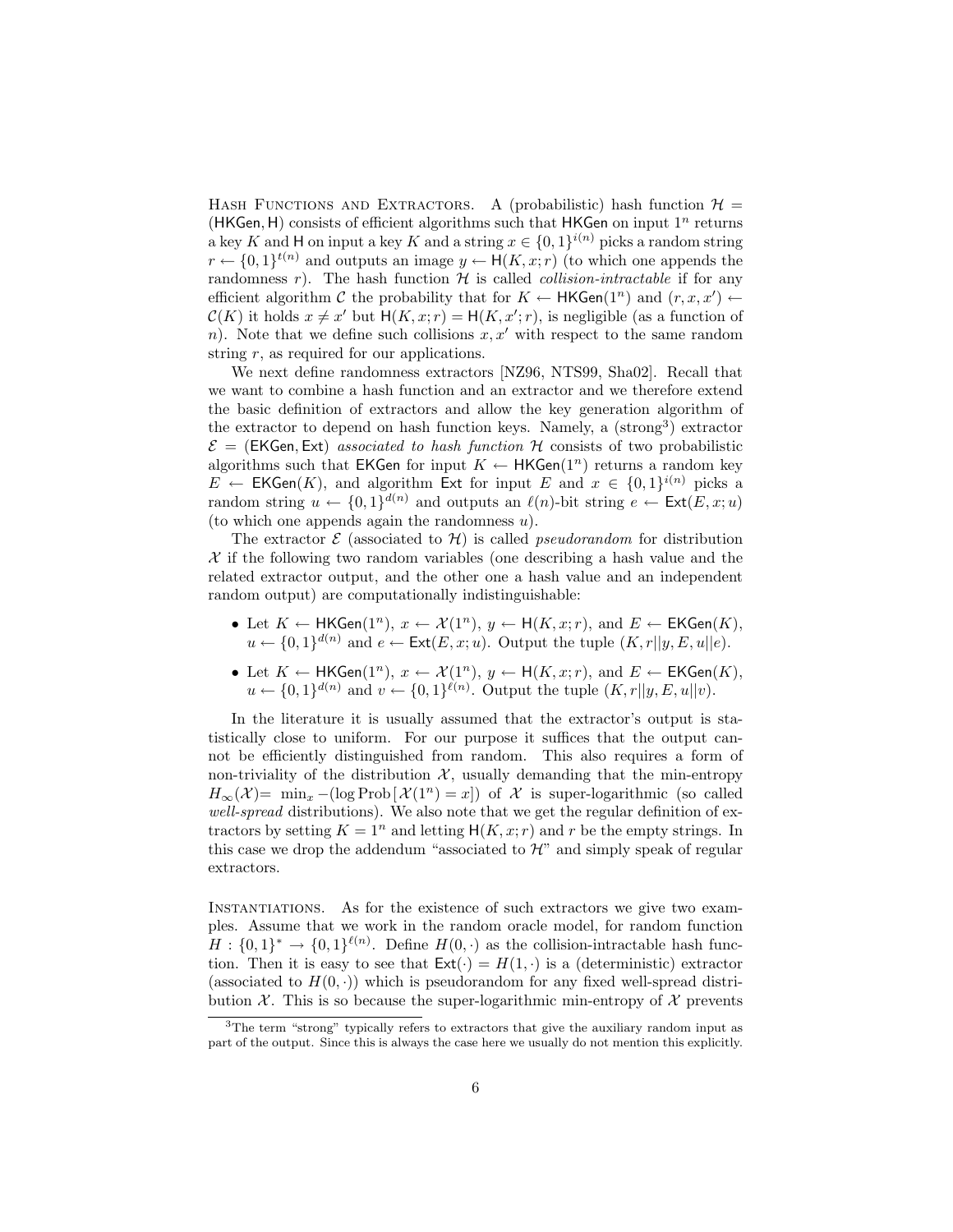a distinguisher to query  $H(0, \cdot)$  or  $H(1, \cdot)$  about a randomly sampled and secret pre-image  $x$ , except with negligible probability, making the hash values independent and uniformly distributed.

To get a solution in the standard model, which is only slightly less efficient, assume that we have a 2-value perfectly one-way hash function (with public randomness) [Can97, CMR98], i.e., where hash value pairs  $(H(K, x; r), H(K, x; r'))$ of the same pre-image x are indistinguishable from pairs  $(H(K, x; r), H(K, x'; r'))$ of independent pre-images  $x, x'$ . Formally, a perfectly one-way hash function (with respect to distribution  $\mathcal{X}$ ) is a probabilistic collision-resistant hash function  $H$  such that the following random variables are computationally indistinguishable:

- Let  $K \leftarrow \mathsf{HKGen}(1^n), x \leftarrow \mathcal{X}(1^n)$  and  $r, r' \leftarrow \{0, 1\}^{t(n)}$ . Compute  $y \leftarrow$  $H(K, x; r)$  and  $y' \leftarrow H(K, x; r')$ . Output the tuple  $(K, r, r', y, y')$ .
- Let  $K \leftarrow \mathsf{HKGen}(1^n), x, x' \leftarrow \mathcal{X}(1^n)$  and  $r, r' \leftarrow \{0, 1\}^{t(n)}$ . Compute  $y \leftarrow \mathsf{H}(K, x; r)$  and  $y' \leftarrow \mathsf{H}(K, x'; r')$ . Output the tuple  $(K, r, r', y, y')$ .

Very efficient perfectly one-way hash functions (for any fixed well-spread distribution  $\mathcal{X}$  can be derived from any regular collision-resistant hash function [CMR98].

The perfectly one-way hash function basically allows us to compute two hashes of the same input but such the hash values appear to originate from independent inputs. Hence, if we now take the first hash value for the signing process and apply a regular extractor  $\mathcal{E}_{reg}$  to the second hash value, the result will almost look as if we have run both algorithms on independent inputs.

On a technical side, we note that the regular extractor  $\mathcal{E}_{reg}$  (not associated to a hash function) gets as input a hash value sampled according to the distribution which picks  $x \leftarrow \mathcal{X}(1^n)$ ,  $K \leftarrow \text{HKGen}(1^n)$  and  $r \leftarrow \{0,1\}^{t(n)}$  and which returns  $H(K, x; r)$ . We denote this distribution by  $H(X)$ , and we say that such an extractor is pseudorandom with respect to  $\mathcal{H}(\mathcal{X})$  if the extractor's output is indistinguishable from random, even when given  $K$  and  $r$  in clear.

We remark that the distribution  $\mathcal{H}(\mathcal{X})$  "essentially preserves" the entropy of the input distribution X. That is, if X is well-spread and efficient, then with overwhelming probability over the choice  $K \leftarrow \mathsf{HKGen}(1^n)$  and  $r \leftarrow \{0,1\}^{t(n)}$ , the min-entropy of  $H(K, \mathcal{X}(1^n); r)$  remains super-logarithmically. Else, for a random input key K, sampling  $r \leftarrow \{0,1\}^{t(n)}$  and  $x, x' \leftarrow \mathcal{X}(1^n)$  would yield a non-trivial collision with noticeable probability (i.e., because of the min-entropy of  $X$  the values  $x, x'$  will be different with overwhelming probability, whereas the hash values collide with noticeable probability by presumption about the entropy loss of H). The entropy of  $\mathcal{H}(\mathcal{X})$  can be determined explicitly in terms of the entropy of  $\mathcal X$  and the "entropy loss" of  $\mathcal H$ . In particular, if we use the construction of  $H$  via regular collision-resistant hash functions [CMR98] then a (fixed) min-entropy  $\lambda(n)$  of X yields a distribution  $\mathcal{H}(\mathcal{X})$  with min-entropy at least  $\lambda(n)/6+3$ .

Recall that we usually consider an extractor  $\mathcal{E}_{reg}$  as the composition of a statistical randomness extractors, producing output which is statistically close to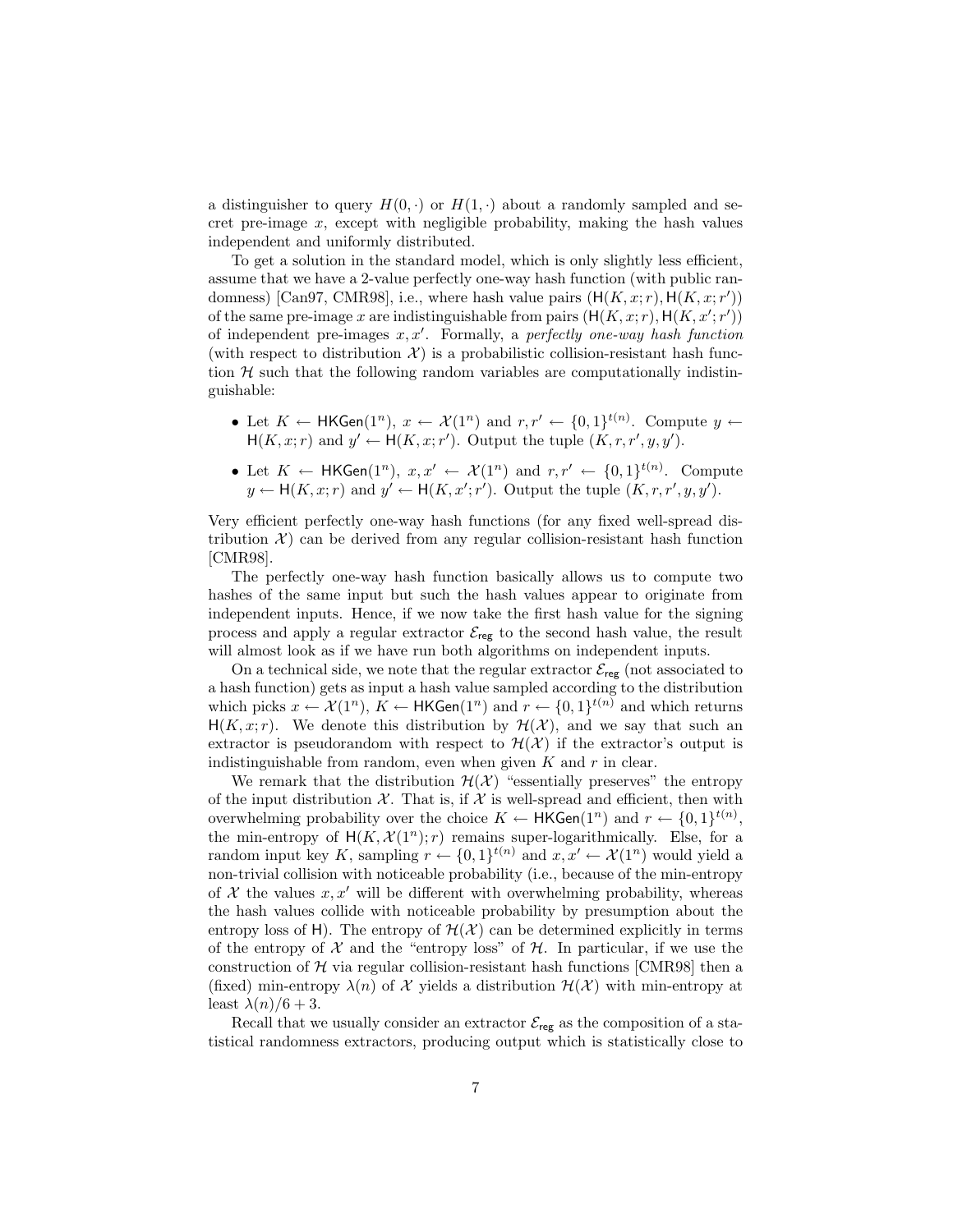the uniform distribution, and a cryptographically-secure pseudorandom generator G. Note that the pseudorandom generator G needs to be able to stretch the short random input of, say, super-logarithmically many bits, into a pseudorandom output of polynomially many bits. Whether G achieves such an expansion factor or not depends on the concrete implementation. But we can safely assume for any pseudorandom generator that, if  $G$  takes  $n^c$  inputs bits (for some constant  $c > 0$ , it can stretch this input to any output of polynomial size. Thus, using the [CMR98] perfectly one-way hash function, we get a secure construction if the starting distribution has min-entropy  $\Omega(n^c)$ . Below, however, we still state our result in its general form, assuming that we have a good extractor with respect to the distribution  $\mathcal{H}(\mathcal{X})$ .

**Construction 3.1** Let  $H$  be a hash function and  $\mathcal{E}_{reg}$  be a regular extractor (for distribution  $\mathcal{H}(\mathcal{X})$ ). Define extractor  $\mathcal{E} = (EKGen, Ext)$  associated to  $\mathcal{H}$  as follows:

- The key generator EKGen on input K generates  $E_{reg} \leftarrow \text{EKGen}_{reg}(1^n)$  and *outputs*  $E \leftarrow (E_{reg}, K)$ .
- The extraction procedure Ext on input E,  $x \in \{0,1\}^{i(n)}$  and  $u = r||u_{reg} \in$  $\{0,1\}^{t(n)+d(n)}$  computes  $e \leftarrow \textsf{Ext}_{\textsf{reg}}(E_{\textsf{reg}}, \textsf{H}(K, x; r); u_{\textsf{reg}})$  and outputs e.

We next prove that the derived extractor is pseudorandom:

**Proposition 3.2** Let  $H$  be a perfectly one-way hash function (for distribution  $\mathcal{X}$ ) and  $\mathcal{E}_{reg}$  be a pseudorandom extractor (for distribution  $\mathcal{H}(\mathcal{X})$ ). Then  $\mathcal E$  in Construction 3.1 is an extractor associated to  $H$  which is pseudorandom (with respect to distribution  $\mathcal{X}$ ).

Proof. Consider the random variable

Let 
$$
K \leftarrow \mathsf{HKGen}(1^n), x \leftarrow \mathcal{X}(1^n)
$$
 and  $r, r' \leftarrow \{0, 1\}^{t(n)}$ . Let  $E_{\text{reg}} \leftarrow \mathsf{EKGen}_{\text{reg}}(1^n)$  and  $u_{\text{reg}} \leftarrow \{0, 1\}^{d(n)}$ . Compute  $y \leftarrow \mathsf{H}(K, x; r)$  and  $e_{\text{reg}} \leftarrow \mathsf{Ext}_{\text{reg}}(E_{\text{reg}}, \mathsf{H}(K, x; r'); u_{\text{reg}})$ . Output  $(K, r||y, (K, E_{\text{reg}}), r'||u_{\text{reg}}||e_{\text{reg}})$ .

 $\mathcal{L}$ 

which describes the output of our extractor  $\mathcal E$  for a random sample x (together with the additional hash value). By the computational indistinguishability of the perfectly one-way hash function this variable is indistinguishable from the following random variable, where we pick an independent input  $x'$  for the "extractor's hash value":

Let  $K \leftarrow \mathsf{HKGen}(1^n), x, x' \leftarrow \mathcal{X}(1^n)$  and  $r, r' \leftarrow \{0, 1\}^{t(n)}$ . Let  $E_{\text{reg}} \leftarrow \textsf{EKGen}_{\text{reg}}(1^n)$  and  $u_{\text{reg}} \leftarrow \{0,1\}^{d(n)}$ . Compute  $y \leftarrow \textsf{H}(K, x; r)$ as well as  $e_{reg} \leftarrow \text{Ext}_{reg}(E_{reg}, \text{H}(K, x'; r'); u_{reg})$ . Output the tuple  $(K, r||y, (K, E_{\text{reg}}), r'||u_{\text{reg}}||e_{\text{reg}}).$ 

It next follows from the pseudorandomness of the extractor  $\mathcal{E}_{reg}$  that the previous random variable with independent inputs  $x, x'$  is indistinguishable from the following random variable, where we replace the extractor's output by a random value: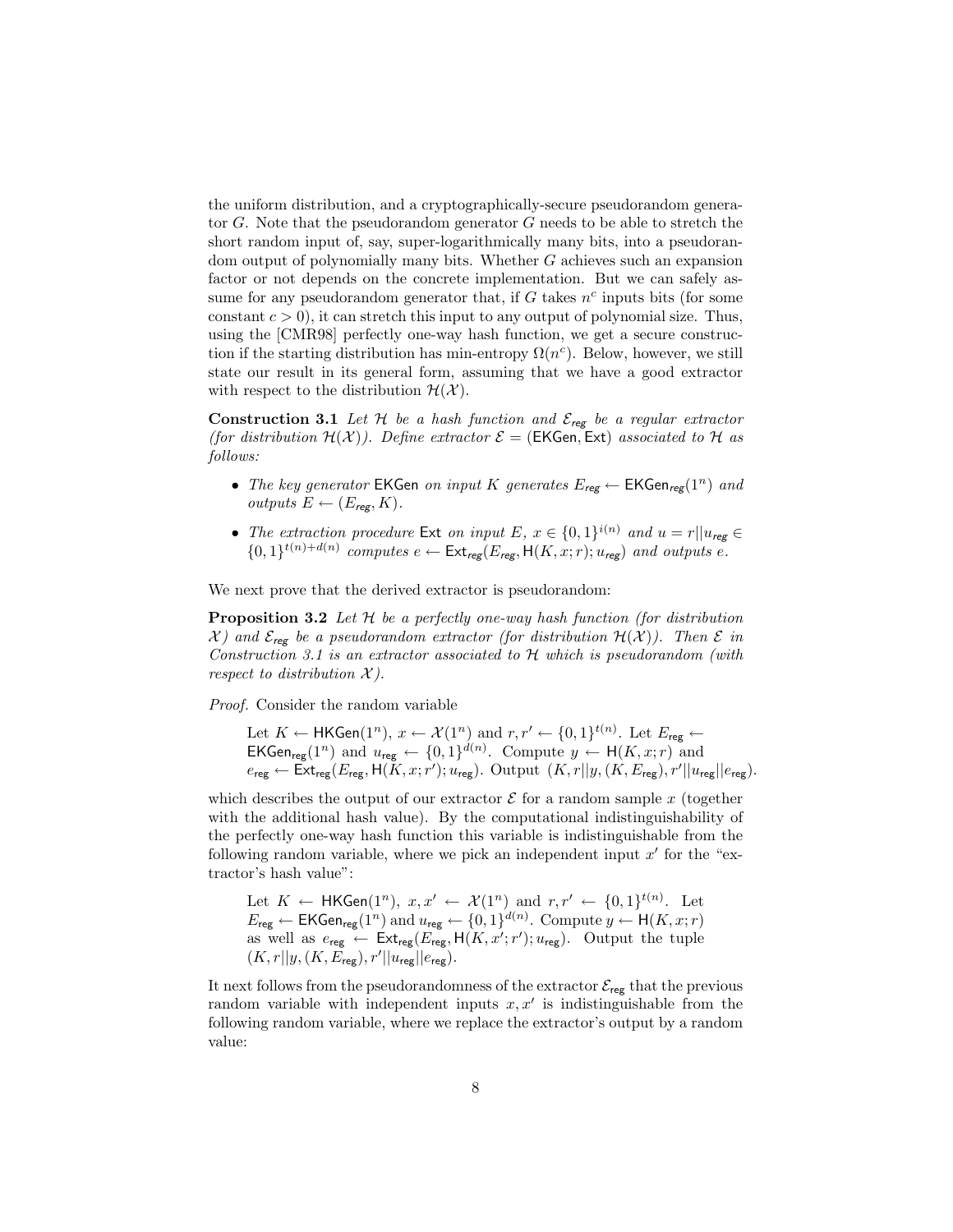Let  $K \leftarrow \mathsf{HKGen}(1^n), x \leftarrow \mathcal{X}(1^n), r, r' \leftarrow \{0, 1\}^{t(n)}$  and  $E_{\mathsf{reg}} \leftarrow$ **EKGen**<sub>reg</sub>(1<sup>n</sup>). Pick  $u_{reg} \leftarrow \{0, 1\}^{d(n)}$  as well as  $v_{reg} \leftarrow \{0, 1\}^{\ell(n)}$ . Compute  $y \leftarrow \mathsf{H}(K, x; r)$ . Output  $(K, r||y, (K, E_{\text{reg}}), r'||u_{\text{reg}}||v_{\text{reg}})$ .

The indistinguishability of this final variable from the starting case proves the claim.  $\Box$ 

Our extractors so far work for specific distributions  $\mathcal{H}(\mathcal{X})$ . In particular, they depend (only) on the knowledge of the min-entropy of distribution  $\mathcal{H}(\mathcal{X})$ . Hence, such extractors also work with classes  $\mathcal{C}_{H(\mathcal{X})}$  of distributions, as long as any such distribution  $\mathcal{H}(\mathcal{X}) \in \mathcal{C}_{\mathcal{H}(\mathcal{X})}$  obeys a fixed lower bound  $\lambda(n)$  on the minentropy (e.g.,  $\lambda(n) = \omega(\log n)$  if one assumes a strong pseudorandom generator G, or  $\lambda(n) = n^c$  for some constant  $c > 0$  if we assume standard pseudorandom generators).

### 4 Constructing Anonymous Signatures

With the primitives of the previous section we can now give the formal description of our transformation from any regular signature scheme to an anonymous one. We assume without loss of generality that the signature size is bounded by some publicly known polynomial  $\ell(n)$  (such a bound exists by the limited running time of the signature algorithms), and that the extractor  $\textsf{Ext}(E, m; u)$  produces  $\ell(n)$ -bit outputs e. Below, if we mask the signature  $\sigma$  with  $e$  it is understood that the signature is padded with zeros if necessary, i.e.,  $\sigma \oplus e = (\sigma || 0^{\ell - |\sigma|}) \oplus e$ .

Note that our construction of the extractor (associated to a hash function) requires that the message has some fixed input length  $i(n)$  (which nonetheless can depend on the security parameter). We therefore assume that messages to be signed have exactly  $i(n)$  bits, and that the distribution M itself is defined over such bit strings. This requirement can be implemented by hashing longer messages first with some collision-intractable hash function. Accordingly, we have to consider the distribution of hashed messages then (which, by the collision-intractability, is also well-spread if the original message distribution is).

**Construction 4.1** Let S be a signature scheme, let  $H$  be a hash function and  $\mathcal E$  be an extractor (associated to  $\mathcal H$ ). Define the following signature scheme  $\mathcal{S}' = (\mathsf{SKGen}', \mathsf{Sig}', \mathsf{SVf}')$  :

- The key generation algorithm  $SKGen'(1^n)$  runs  $SKGen(1^n)$  to get a key pair (sk, pk). It also runs  $HKGen(1^n)$  to generate a key K for the hash function, as well as a key  $E \leftarrow \mathsf{EKGen}(K)$  for the extractor. It outputs  $sk' \leftarrow (sk, K, E)$  and  $pk' \leftarrow (pk, K, E)$ .
- The signing algorithm  $\textsf{Sig}'(sk, m)$  samples  $r \leftarrow \{0, 1\}^{t(n)}$  and  $u \leftarrow \{0, 1\}^{d(n)}$ , computes a signature  $\sigma \leftarrow \mathsf{Sig}(sk, \mathsf{H}(K,m;r))$  as well as  $\tau \leftarrow \sigma \oplus \mathsf{Ext}(E,m;u)$ and finally outputs  $\sigma' \leftarrow \tau ||r|| u$ .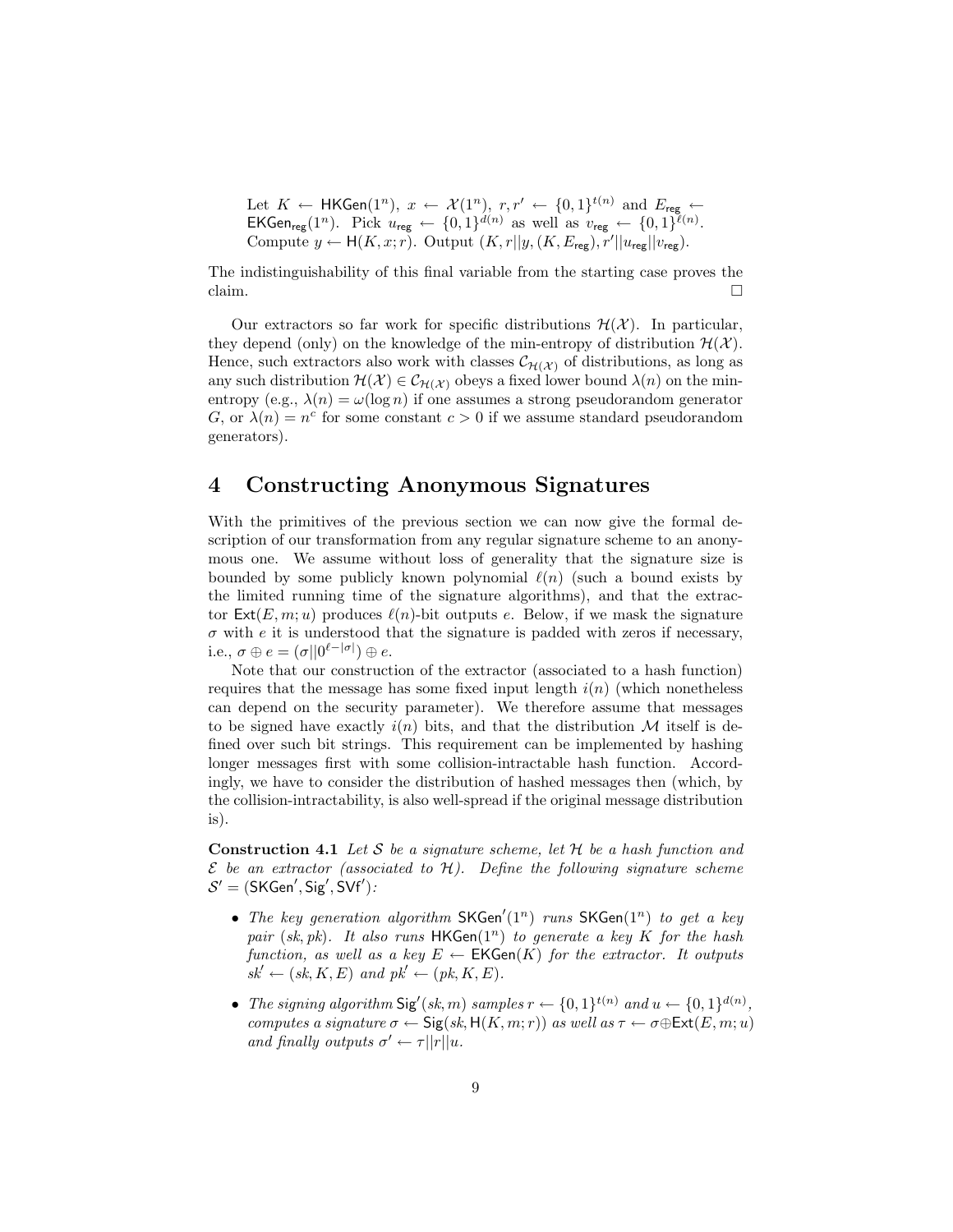• The verification algorithm SVf'(pk', m,  $\sigma'$ ) for  $\sigma' = \tau ||r|| u$  first computes  $\sigma \leftarrow \tau \oplus \textsf{Ext}(E, m; u)$  and then outputs  $\textsf{SVf}(pk, \textsf{H}(K, m; r), \sigma)$ .

**Proposition 4.2** Let S be an unforgeable signature scheme, let  $H$  be a collisionintractable hash function and  $\mathcal E$  be an extractor (associated to  $\mathcal H$ ). Then  $\mathcal S'$  in Construction 4.1 is an unforgeable signature scheme.

Note that we do not need to assume that  $\mathcal E$  is a good extractor for proving unforgeability. This property will only be required for the anonymity proof.

*Proof.* We show that we can transform any forger  $A'$  on the derived scheme  $\mathcal{S}'$  into one on the original scheme, essentially preserving the running time and success probability of  $A'$ . We assume without loss of generality that  $A'$  always outputs a new message  $m^*$  in the forgery attempt (i.e., such that  $m^*$  has never been signed by the signing oracle before).

For transforming the attacker  $A'$  into one for the underlying signature scheme we let  $\mathcal{A}^{\mathsf{Sig}(sk,\cdot)}(pk)$  run a black-box simulation of  $\mathcal{A}'$  for input  $pk' = (pk, K, E)$ where keys K and E are generated by A by running  $HKGen(1^n)$  and  $EKGen(K)$ . Then,  $A$  simulates the signing oracle  $Sig'$  for  $A'$  as follows:

Each time A' submits a message  $m \in \{0,1\}^{i(n)}$  to its (putative) signing oracle attacker A first picks  $r \leftarrow \{0,1\}^{t(n)}$  and  $u \leftarrow \{0,1\}^{d(n)}$ and forwards  $H(K, m; r)$  to its oracle Sig to get a signature  $\sigma$ . Algorithm A next computes  $\tau \leftarrow \sigma \oplus \text{Ext}(E, m; u)$  and  $\sigma' \leftarrow \tau ||r|| u$  and returns  $\sigma'$  on behalf of Sig' to attacker  $\mathcal{A}'$ .

When A' eventually outputs a forgery attempt  $(m^*, \tau^* || r^* || u^*)$  we let A compute  $\sigma^* \leftarrow \tau^* \oplus \text{Ext}(E, m^*; u^*)$  and let it return  $(\mathsf{H}(K, m^*; r^*), \sigma^*).$ 

It is easy to see that the simulation above perfectly mimics an actual attack. Hence, in the simulation above  $A'$  outputs a successful forgery with the same probability as in an attack on the derived scheme. By the collision-intractability of H we can also conclude that, with overwhelming probability,  $H(K, m^*; r^*)$  is different from all hash values that  $A$  has passed to its oracle Sig previously (else, since m<sup>∗</sup> is different from all previously signed messages, it would be straightforward to derive a successful collision-finder against the hash function). It follows that, if  $A'$  produces a successful forgery against the derived scheme with noticeable probability, then so does  $A$  in the attack on the underlying signature scheme.  $\Box$ 

**Theorem 4.3** Let S be a signature scheme, let H be a hash function and  $\mathcal{E}$  be an extractor (associated to  $\mathcal{H}$ ) which is pseudorandom with respect to distribution M. Then  $S'$  in Construction 4.1 is an anonymous signature scheme (with respect to  $M$ ). It is even anonymous with respect to full key exposure.

Here we merely require that the extractor is pseudorandom; the original signature scheme and the hash function only need to be efficient. This fact also shows anonymity against full key exposure.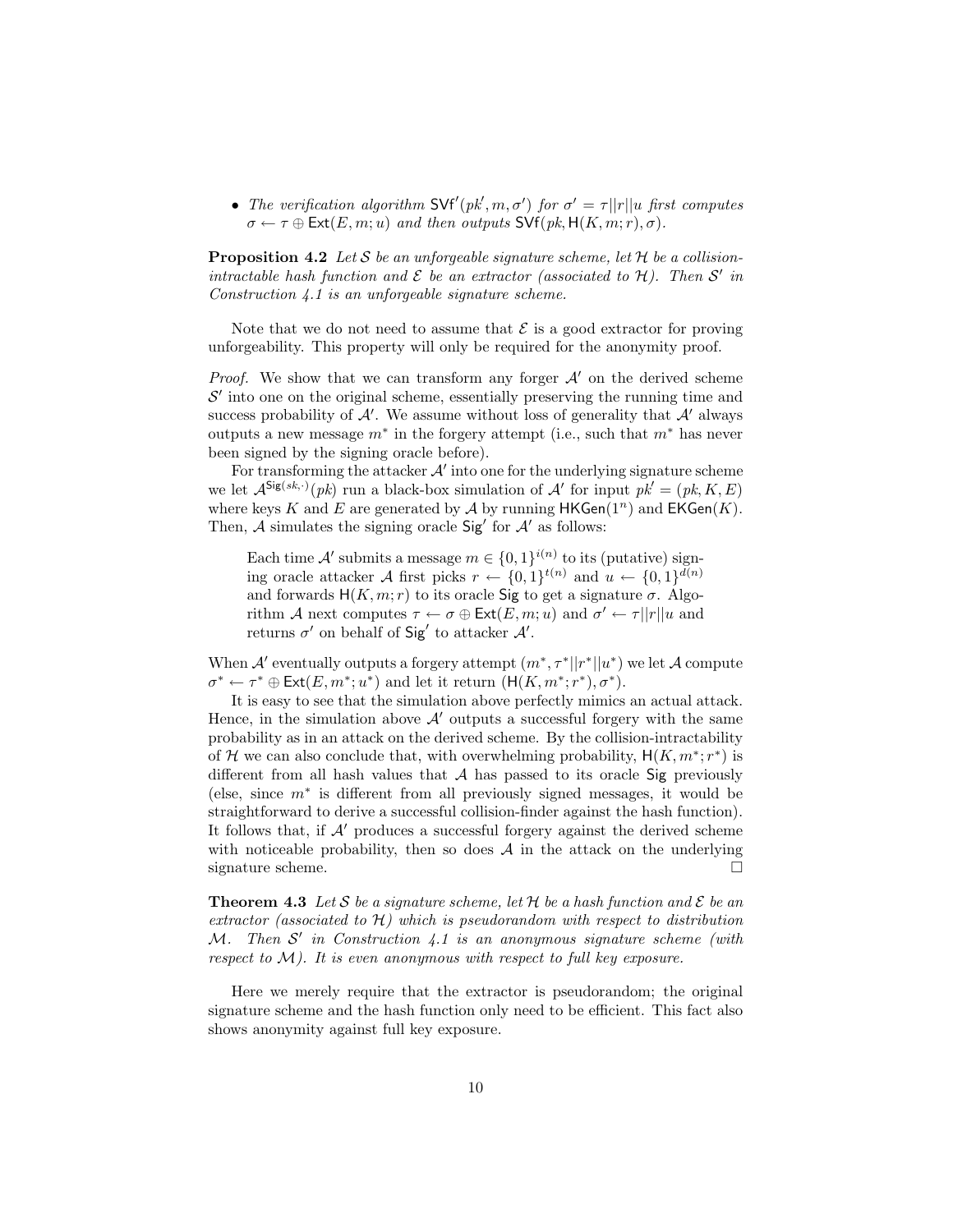*Proof.* Fix an arbitrary attacker  $\mathcal D$  against the (basic) anonymity property and some distribution  $M$ . We need to show that the outputs of the random variables  $\mathbf{Exp}_{\mathcal{S}',\mathcal{M},\mathcal{D}}^{\text{anon},b}(n)$  for  $b=0,1$  are indistinguishable. In the sequel we also fix the bit b.

In experiment  $\text{Exp}_{\mathcal{S}',\mathcal{M},\mathcal{D}}^{\text{anon},b}(n)$  we now change the way the challenge signature for  $m \leftarrow \mathcal{M}(pk_b)$  is computed as follows. As before we sample  $r \leftarrow \{0, 1\}^{t(n)}$ and  $u \leftarrow \{0,1\}^{d(n)}$  and compute a signature  $\sigma \leftarrow \mathsf{Sig}(sk, \mathsf{H}(K,m;r))$ . But now we let  $\tau \leftarrow \sigma \oplus v$  for an independent random value v, instead of computing  $\tau \leftarrow \sigma \oplus \text{Ext}(E, m; u)$  as before. We output  $\sigma' \leftarrow \tau ||r|| u$  for the modified value τ. We denote this experiment by  $\mathbf{Exp}_{\mathcal{S}',\mathcal{M},\mathcal{D}}^{\text{mod-anon},b}(n)$ .

It follows from the pseudorandomness of the extractor (associated to  $\mathcal{H}$ ) that the way we compute the signature in the modified experiment cannot change the output behavior of experiment  $\mathbf{Exp}_{\mathcal{S}',\mathcal{M},\mathcal{D}}^{\text{anon},b}(n)$  noticeably. Else it would be easy to construct an algorithm  $\mathcal{B}_b$  (with b hardwired into its description) which gets  $(K, r||y, E, u||v)$  for  $v = \text{Ext}(E, m; u)$  or random v as input, and which successfully distinguishes these two cases (by simulating  $D$  in experiment  $\text{Exp}_{\mathcal{S}',\mathcal{M},\mathcal{D}}^{anon,b}(n)$  for fixed bit b and using the given values to prepare the challenge signature). Hence,  $\text{Exp}_{\mathcal{S}',\mathcal{M},\mathcal{D}}^{\text{anon},b}(n)$  and  $\text{Exp}_{\mathcal{S}',\mathcal{M},\mathcal{D}}^{\text{mod-anon},b}(n)$  are computationally indistinguishable for both  $b = 0, 1$ .

But in experiment  $\mathrm{Exp}_{\mathcal{S}',\mathcal{M},\mathcal{D}}^{\mathrm{mod}\text{-}\mathrm{anon},b}(n)$  the signature  $\tau||r||u$  for  $\tau \leftarrow \sigma \oplus v$  is now independently distributed of  $\sigma$  and it follows that the output  $\text{Exp}_{\mathcal{S}',\mathcal{M},\mathcal{D}}^{\text{mod-anon},b}(n)$ for both  $b = 0, 1$  is identical. In conclusion, the random variables  $\mathbf{Exp}_{\mathcal{S}',\mathcal{M},\mathcal{D}}^{\text{anon},0}(n)$ and  $\text{Exp}_{\mathcal{S}',\mathcal{M},\mathcal{D}}^{\text{anon},1}(n)$  must be computationally indistinguishable.

Note that the proof still works if  $\mathcal D$  knows the signing keys since we merely need the pseudorandomness of the extractor. This shows that the scheme remains anonymous with respect to full key exposure.  $\Box$ 

Some remarks follow. First, note that our proof actually shows that signatures in our scheme are pseudorandom, even when knowing the signing keys. Clearly, such pseudorandom signatures imply anonymity (with respect to full key exposure), because it is hard to tell such signatures apart from random strings.

Second, we can modify our signature scheme to get a strongly unforgeable scheme, given that the starting scheme is strongly unforgeable. To this end we let the signature algorithm sign  $H(K, m; r) ||r|| u$  instead of the hash value only. It follows similarly to the unforgeability proof above that the scheme is strongly unforgeable.

As a proof outline of the strong unforgeability of our modified scheme, assume that the adversary outputs a valid forgery  $(m^*, \tau^* || r^* || u^*)$  such that the values  $(m^*, r^*, u^*)$  have never appeared before. Then this would contradict the unforgeability of the original signature scheme. Assume, on the other hand, that such values have appeared before (in which case there is a unique signature reply  $\tau ||r^*||u^*$  in which they appear, with overwhelming probability over the random choices of  $r, u$  in the signing process). This implies that the adversary has only modified  $\tau$  to a different  $\tau^*$ . But then the validity of the forgery attempt would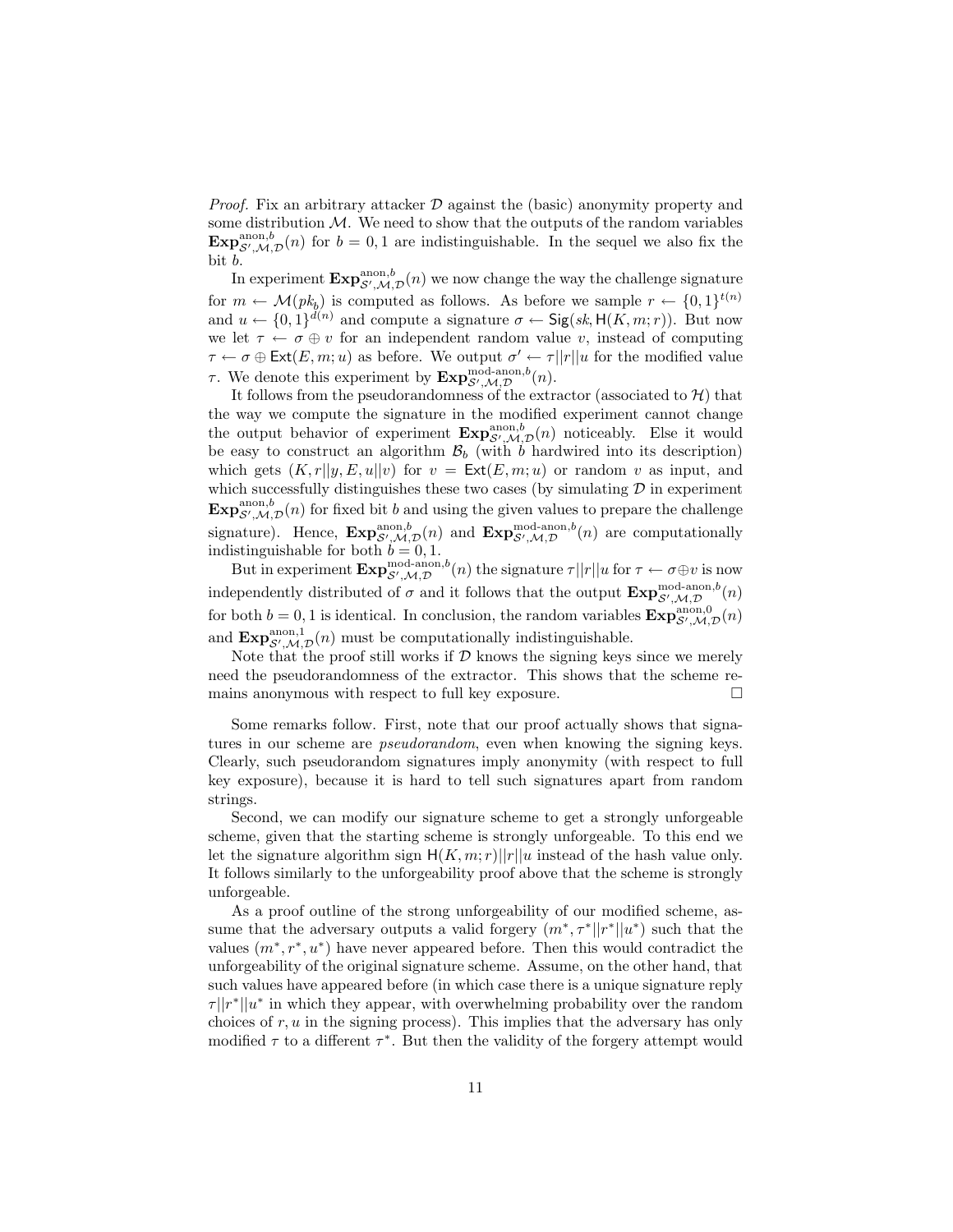imply that  $\sigma^* \leftarrow \tau^* \oplus \text{Ext}(E, m^*; u^*)$  is different from  $\sigma$  in the original signature, and that this value  $\sigma^*$  together with "message"  $H(K, m^*; r^*)||r^*||u^*$  contradicts the strong unforgeability of the underlying scheme. And this modified scheme is still anonymous with respect to full key exposure.

Third, we finally notice that our result extends to classes  $\mathcal{C}_M$  of message distributions, if the underlying extractor is pseudorandom with respect to this class. Hence, we get a provably secure construction assuming that  $\mathcal{C}_{\mathcal{M}}$  only contains distributions of min-entropy at least  $\lambda(n)$ , where the fixed bound  $\lambda(n)$ depends on the extractor in question (see Section 3).

#### References

- [BKM06] Adam Bender, Jonathan Katz, and Ruggero Morselli. Ring Signatures: Stronger Definitions, and Constructions Without Random Oracles. Theory of Cryptography Conference (TCC) 2006, Volume 3876 of Lecture Notes in Computer Science, pages 60–79. Springer-Verlag, 2006.
- [Can97] Ran Canetti. Towards Realizing Random Oracles: Hash Functions That Hide All Partial Information. Advances in Cryptology — Crypto'97, Volume 1294 of Lecture Notes in Computer Science, pages 455–469. Springer-Verlag, 1997.
- [CMR98] Ran Canetti, Daniele Micciancio, and Omer Reingold. Perfectly One-Way Probabilistic Hash Functions. Proceedings of the Annual Symposium on the Theory of Computing (STOC)'98, pages 131–140. ACM Press, 1998.
- [DKNS04] Yevgeniy Dodis, Aggelos Kiayias, Antonio Nicolosi, and Victor Shoup. Anonymous Identification in Ad Hoc Groups. Advances in Cryptology — Eurocrypt 2004, Volume 3027 of Lecture Notes in Computer Science, pages 609–626. Springer-Verlag, 2004.
- [NTS99] Noam Nisan and Amnon Ta-Shma. Extracting Randomness: A Survey and New Constructions. Journal of Computer and System Science, 58(1):148–173, 1999.
- [NZ96] Noam Nisan and David Zuckerman. Randomness is Linear in Space. Journal of Computer and System Science, 52(1):43–52, 1996.
- [RST01] Ronald Rivest, Adi Shamir, and Yael Tauman. How to Leak a Secret. Advances in Cryptology — Asiacrypt 2001, Volume 2248 of Lecture Notes in Computer Science, pages 552–565. Springer-Verlag, 2001.